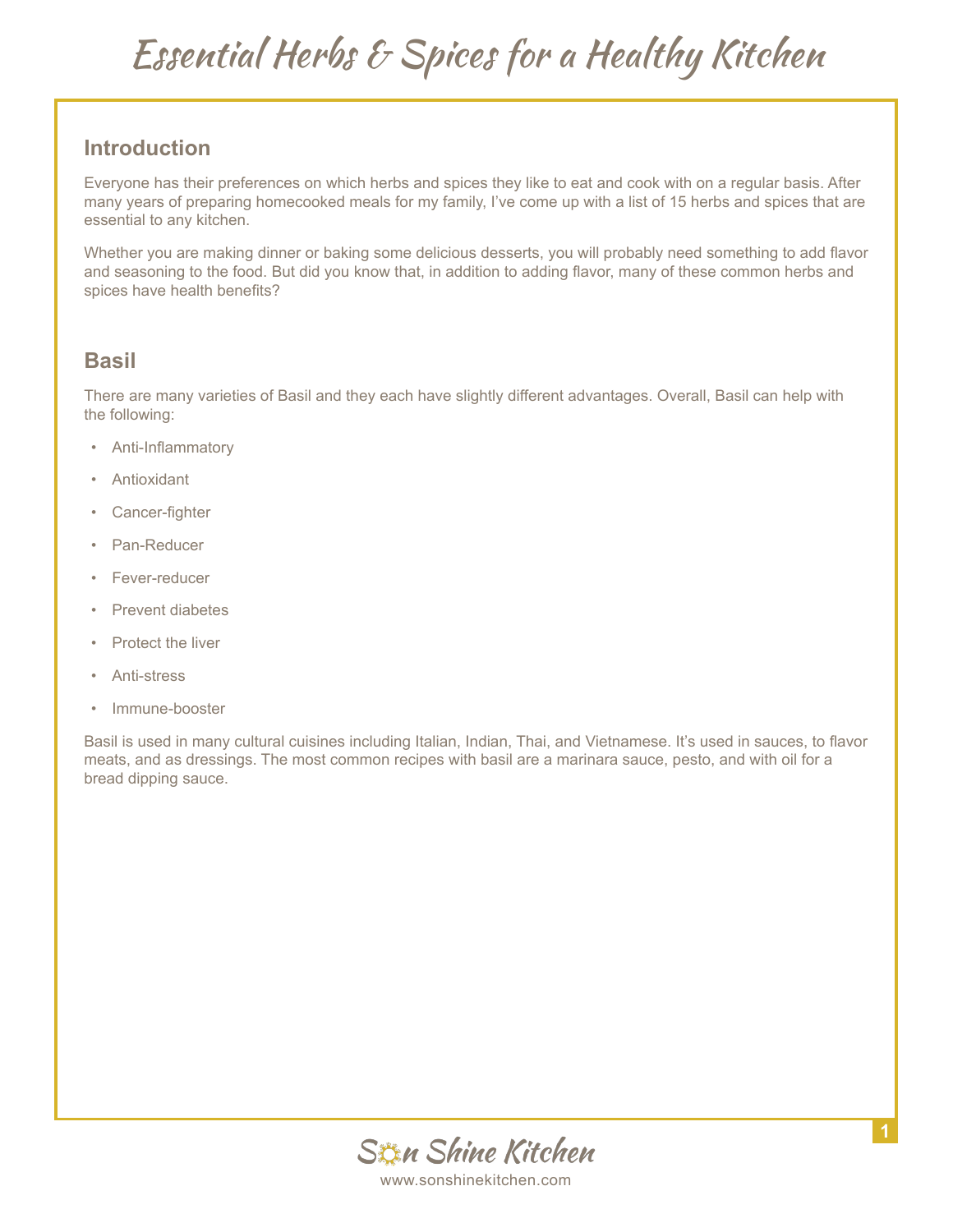### **Black Peppercorn**

Peppercorn has become the most widely traded spice in the world. Peppercorn is actually the fruit of the black pepper vine that is dried out.

- Inhibits growth of cancer cells
- Helps digestion
- Eliminate heartburn
- Anti-oxidant
- Anti-bacterial
- Stabilize blood sugar levels
- Combats obesity
- Lower blood pressure
- Anti-inflammatory

Peppercorn is such a popular spice because it is very versatile. Most of the time it is used cracked by crushing with a mortar and pestle or freshly ground in a pepper mill. We used it freshly ground in any recipe that calls for pepper.

#### **Cayenne Pepper**

In addition to adding a bit of spice to a meal, cayenne pepper has many health benefits and has been used for thousands of years as a medicinal herb.

- Helps digestion
- Relieves migraine pain
- Prevents blood clots
- **Detoxifying**
- Weight loss
- Books metabolism
- Fights cold and flu
- Prevents allergies
- Anti-fungal

Cayenne pepper is a perfect addition to meats, pasta, and vegetables. Just start small because it has a very strong flavor and can add too much spice for some (like me) if you go overboard.

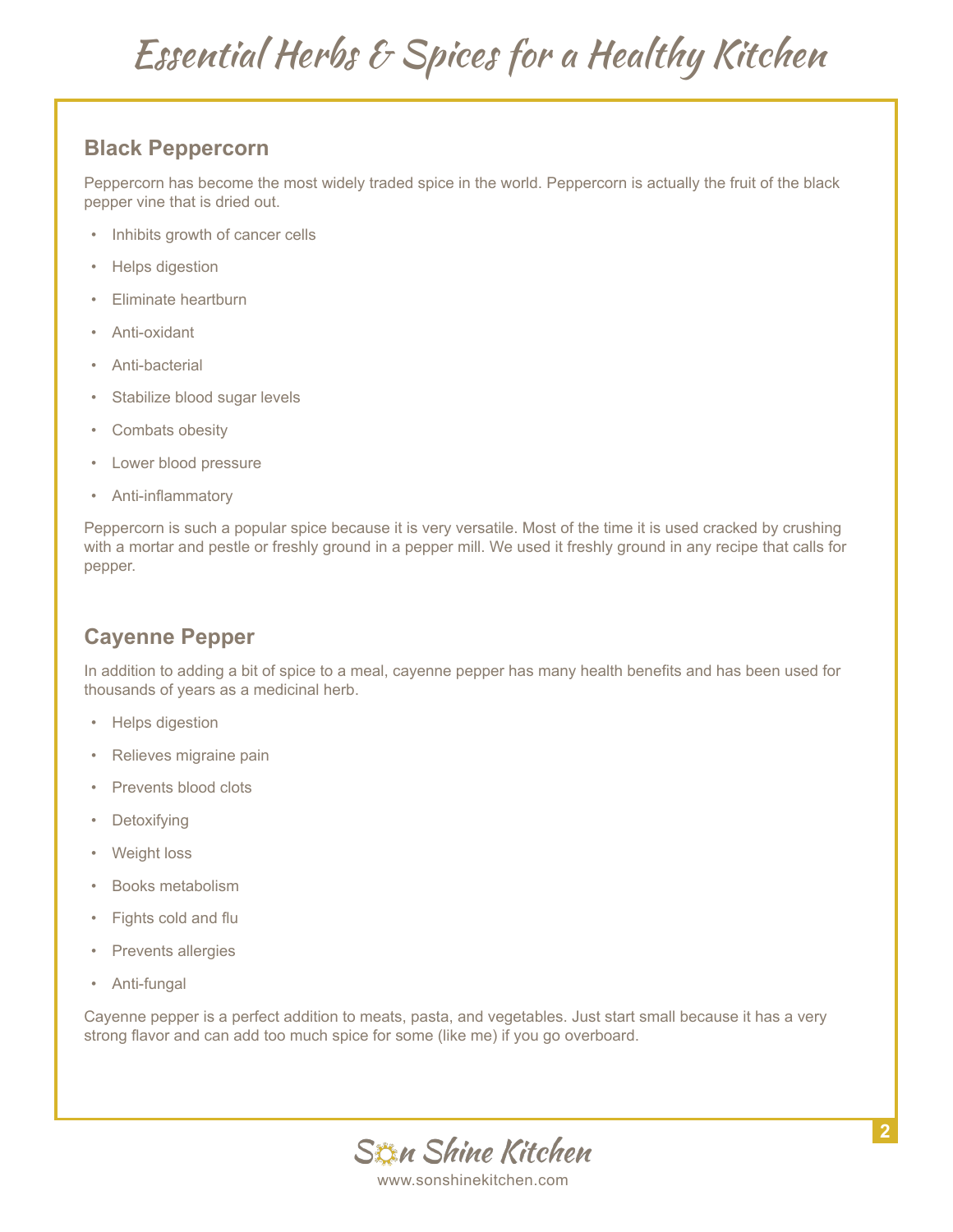### **Chili Powder**

Chili powder is similar in production to cayenne pepper and is made from fresh peppers that are dried and pulverized. It can also add a kick to a meal, but in a different flavor than cayenne pepper. There are also different health benefits of chili powder.

- Eye health
- Red blood cell formation
- Improves cognitive function
- Lowers blood pressure
- Helps digestion
- **Antioxidant**
- Cancer-fighting
- Hair and skin health

Chili powder is often used in Tex-Mex cuisines (my favorite use!), Indian, Chinese, Korean, and Tahi foods. Again, a little goes a long way with chili powder.

#### **Cilantro**

I know cilantro is one of those that people either love or hate it. There doesn't seem to much in between. My family is all in the "love it" category, so we use it in our meals and have it growing in the herb garden. Some of the health benefits of cilantro include:

- Detoxify heavy metals
- Antioxidant
- Lowers anxiety
- Improves sleep
- Lowers blood sugar
- Protects from cardiovascular disease
- Prevents UTI
- Supports digestive system
- **Skin health**

The seeds of cilantro are known as coriander and those have their own set of health benefits but aren't as widely used in cooking, so I focused on just the cilantro leaves. Cilantro is commonly used in cuisines from Mexico, Asia, India, and the Mediterranean.

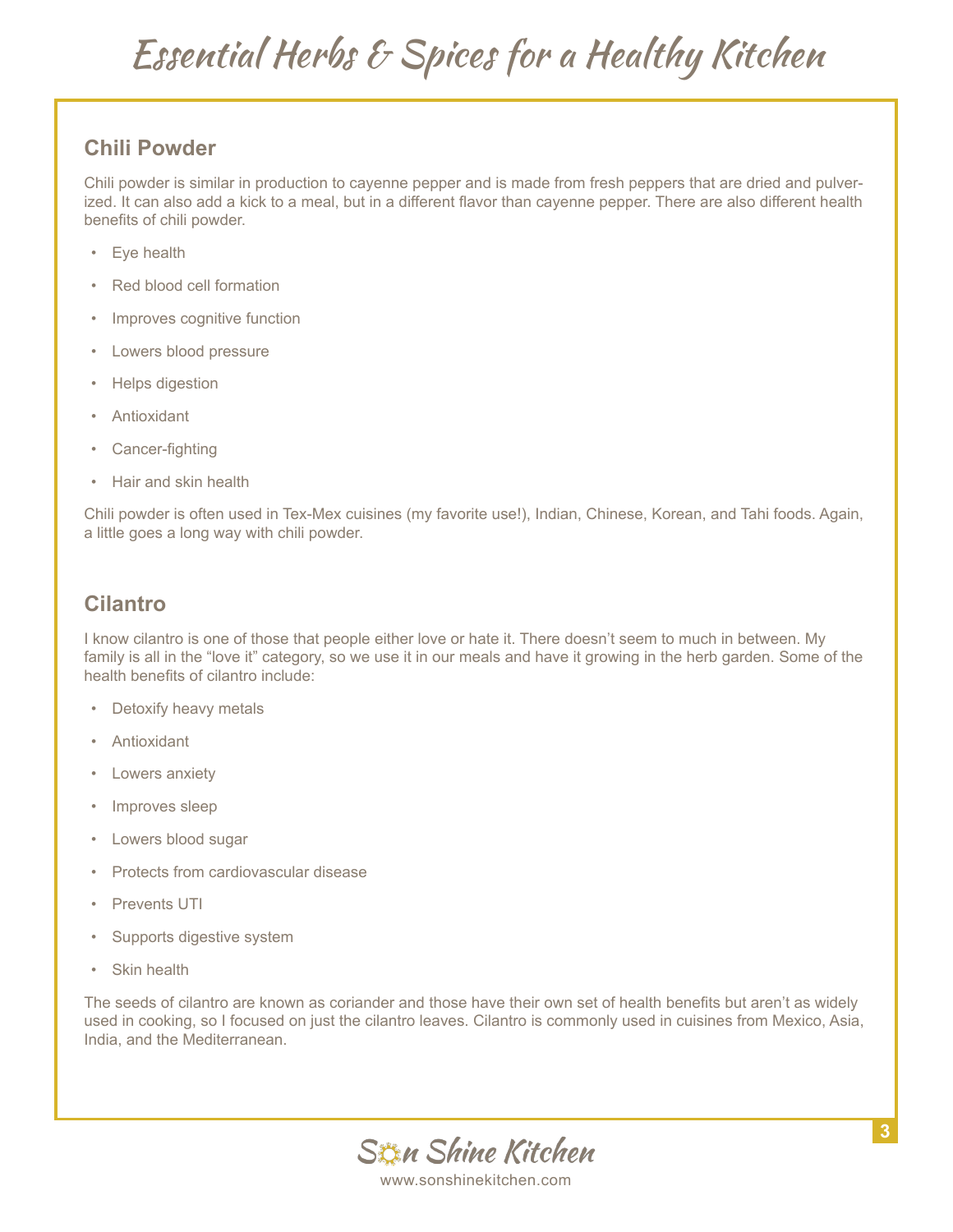#### **Cinnamon**

When I think of cinnamon, I think of Fall and Winter and the delicious baked goods that come with those seasons. But around the world, cinnamon is used daily for its many health benefits and is ranked highest in antioxidant levels among medicinal spices.

- Antioxidant
- Anti-inflammatory
- Heart health
- Fights diabetes
- Cognitive health and function
- Lowers cancer risk
- Anti-microbial, Anti-biotic, Anti-fungal, Anti-viral
- Dental health & freshens breath
- **Skin health**
- Fights allergies

Cinnamon can also be used to sweeten recipes with the added sugar. I've used cinnamon in a concoction with warm milk for a sore throat in the winter and it helped that, too. Overall, cinnamon is one of the best seasoning to work into your diet, and now after doing this research I am going to find more ways to get it in our meals.

#### **Cumin**

Popular in Mediterranean and Southwest Asian dishes, cumin is made from chilis and tamales giving it a spicy and earthy flavor. When I smell it, I am reminded of packaged taco seasoning mix. Cumin has been used for medicinal purposes for many years, and new benefits have been recently discovered.

- Helps digestion
- Fights anemia (high in iron)
- **Antioxidants**
- Prevents diabetes
- **Antimicrobial**

There are a few other benefits to cumin but only when taken as a supplement. Using it as a seasoning will still give you some of these health improvements.

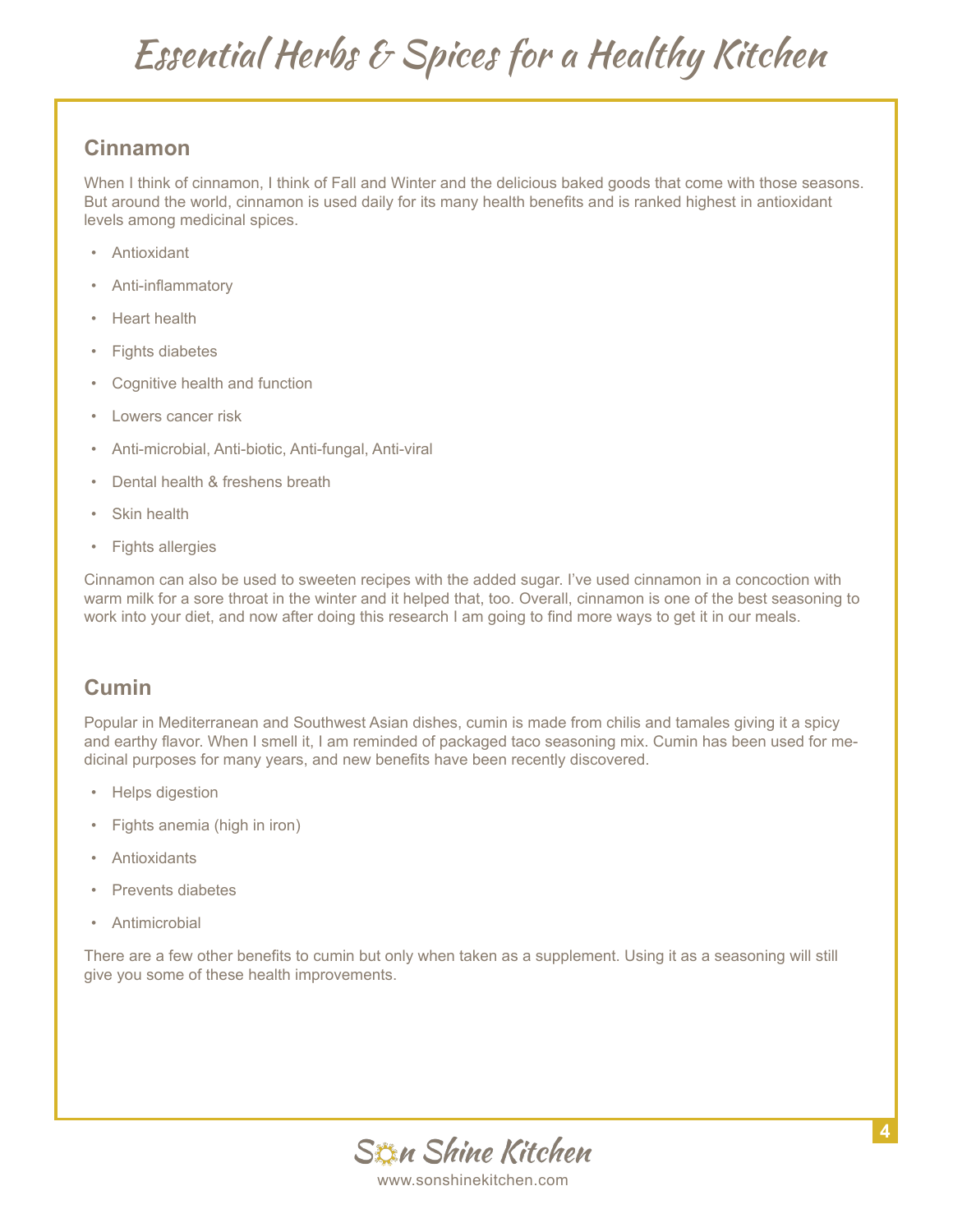#### **Garlic Powder**

For many centuries, garlic has been used for its medicinal value. Garlic is a popular home remedy because it is fairly cheap and widely available. Many of the benefits come from crushed or diced garlic but some are still present in garlic powder.

- Antioxidants
- Reduce risk of heart disease
- Anti-inflammatory
- Lowers blood pressure
- Reduced risk of colon and stomach cancer

Garlic is used in a wide variety of foods from almost every culture. It adds a strong but unique flavor to a dish and doesn't take much.

### **Ginger**

The uses of ginger in medicine can be traced back to ancient Chinese, Roman, Greek, Arabic, and Sanskrit documentation. And it's still used today for its health benefits which tells me it must work well if it's lasted that long. It was a life-saver for me when I had morning sickness during my pregnancy with Ryan!

- Treats nausea
- Anti-fungal
- Protects against stomach ulcers
- Lowers menstrual pain
- Reduces blood sugar levels
- Anti-inflammatory
- Lowers cholesterol
- Improves cognitive function
- Anti-bacterial
- Helps digestion

Ginger is great to use either fresh from the root or in a ground powder form. I typically find it in Asian recipes, but it can be used in so much more than that. I haven't cooked with it often, but plan to start adding it into more of our meals.

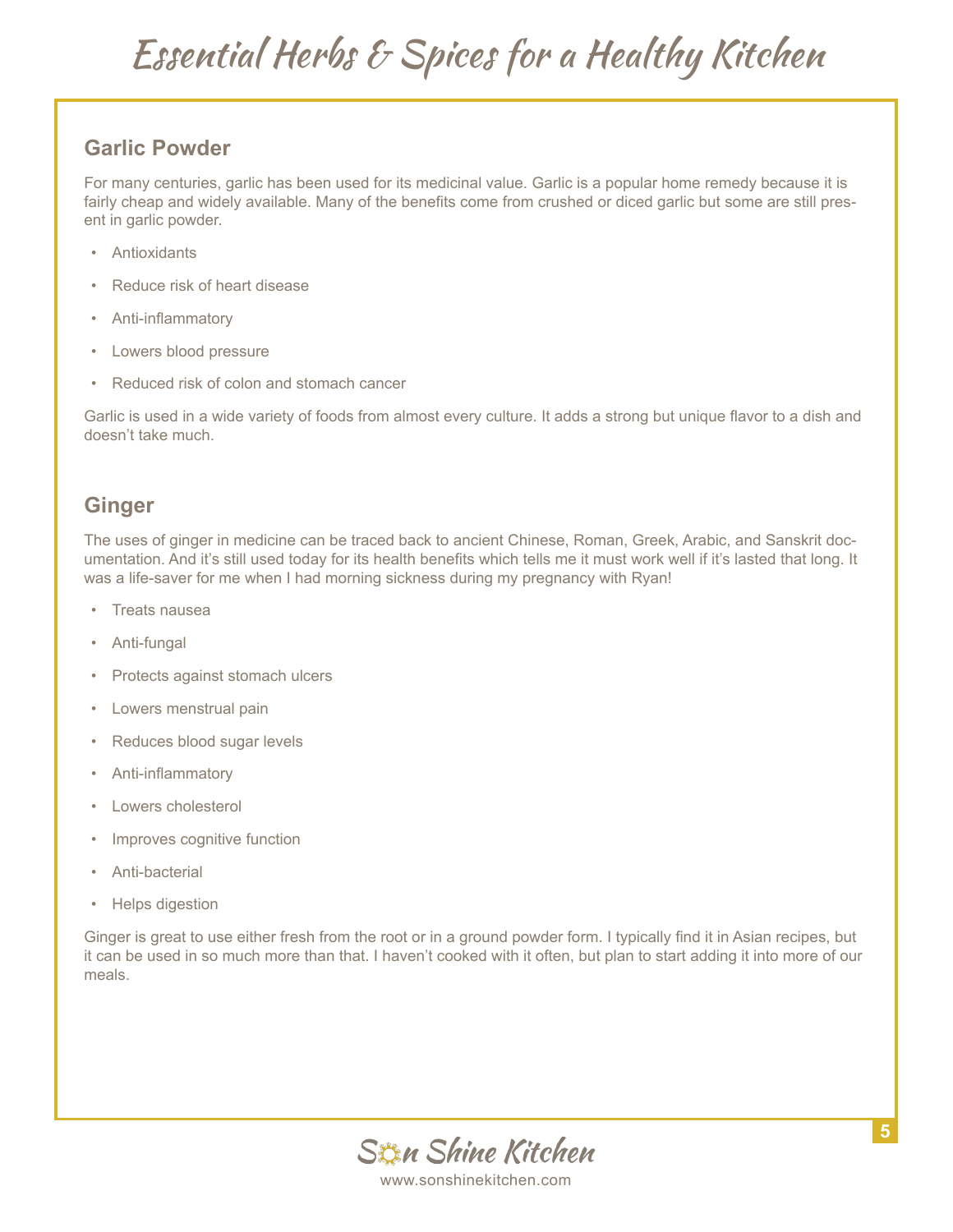#### **Italian Seasoning**

While "Italian Seasoning" isn't one particular herb or spice, it's a delicious combination of them that almost makes it a superfood of spices. The Italian seasoning that I have includes marjoram, oregano, thyme, rosemary, basil, and sage. A few of these are ones I don't cook with individually, so I'll list the benefits of those.

- Anti-oxidant
- Anti-Microbial
- Helps produce red blood cells
- Increase blood flow and oxygenation of organs
- Helps metabolism
- Pain relief
- Anti-inflammatory
- Memory improvement

I feel like it's obvious that the most common cuisines that use this are Italian dishes, but it can also be added to other Mediterranean meals as well. Having the mixed seasoning makes it easy to add a bit to a meal without having to purchase all of the individual herbs.

### **Onion Powder**

Made from dehydrated onions, onion powder contains some of the nutrients of a fresh onion but loses some of it in the drying process.

- Low sodium
- Regulates blood pressure
- Helps digestion
- Muscle health
- Reduced risk of stroke
- Anti-oxidant

Onion powder, since it is in a concentrated form, has a lot of flavor in just a small amount and goes a long way. This can be used as a substitute in almost dish that calls for onion as long as you make sure to put in the correct ratio and don't overdo it.

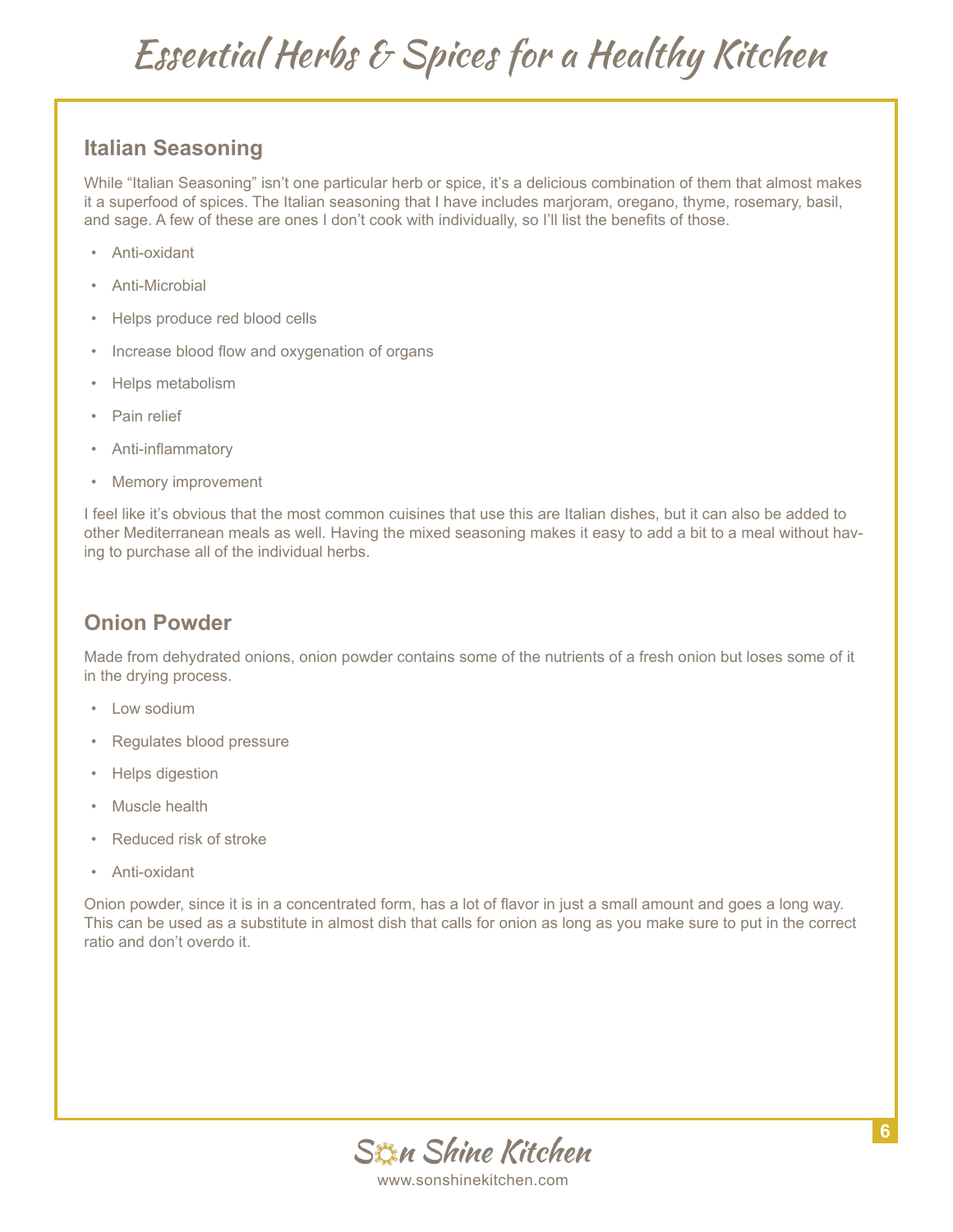### **Oregano**

Originating in the Mediterranean, oregano is a leafy herb that has been used for its flavor in foods and medicinal purposes for thousands of years. It was used as far back as Hippocrates and the Ancient Greeks. Oregano can be used topically or ingested (such as in our foods).

- Anti-bacterial
- Anti-inflammatory
- Protect against cancer
- Manage diabetes
- Treat infections and illnesses
- Helps menstrual cramps
- Repels insects

Oregano can be used in a variety of ways in the kitchen. It's great for adding flavor to meats or marinades and can be used in stuffing or bread dough. Too much can make a food bitter, so add a little at a time until you have your desired flavor.

#### **Paprika**

For many years paprika has been used for medicinal purposes, but new discoveries recently prove that it helps with a much larger variety of ailments than originally known. Paprika was discovered in the New World in the 1400s and brought back to Europe, Africa, and Asia where it became extremely popular in Hungary where they are especially known for their goulash with paprika.

- Anti-oxidants
- Anti-inflammatory
- Aids in autoimmune conditions
- Treat and prevent cancer
- Regulate blood sugar levels
- Eye health
- Lower blood pressure
- Treat anemia

Paprika is made from ground red-colored peppers such as bell pepper, chili pepper, and cayenne peppers. Many cultures use paprika in a large variety of ways. In the US it's commonly used on deviled eggs and in bbq recipes, ketchup, meats, potato salad, and similar dishes. Mexican cuisines uses it for sauces and salsas. Across the world, paprika is used to spice up everything from seafood to rice.

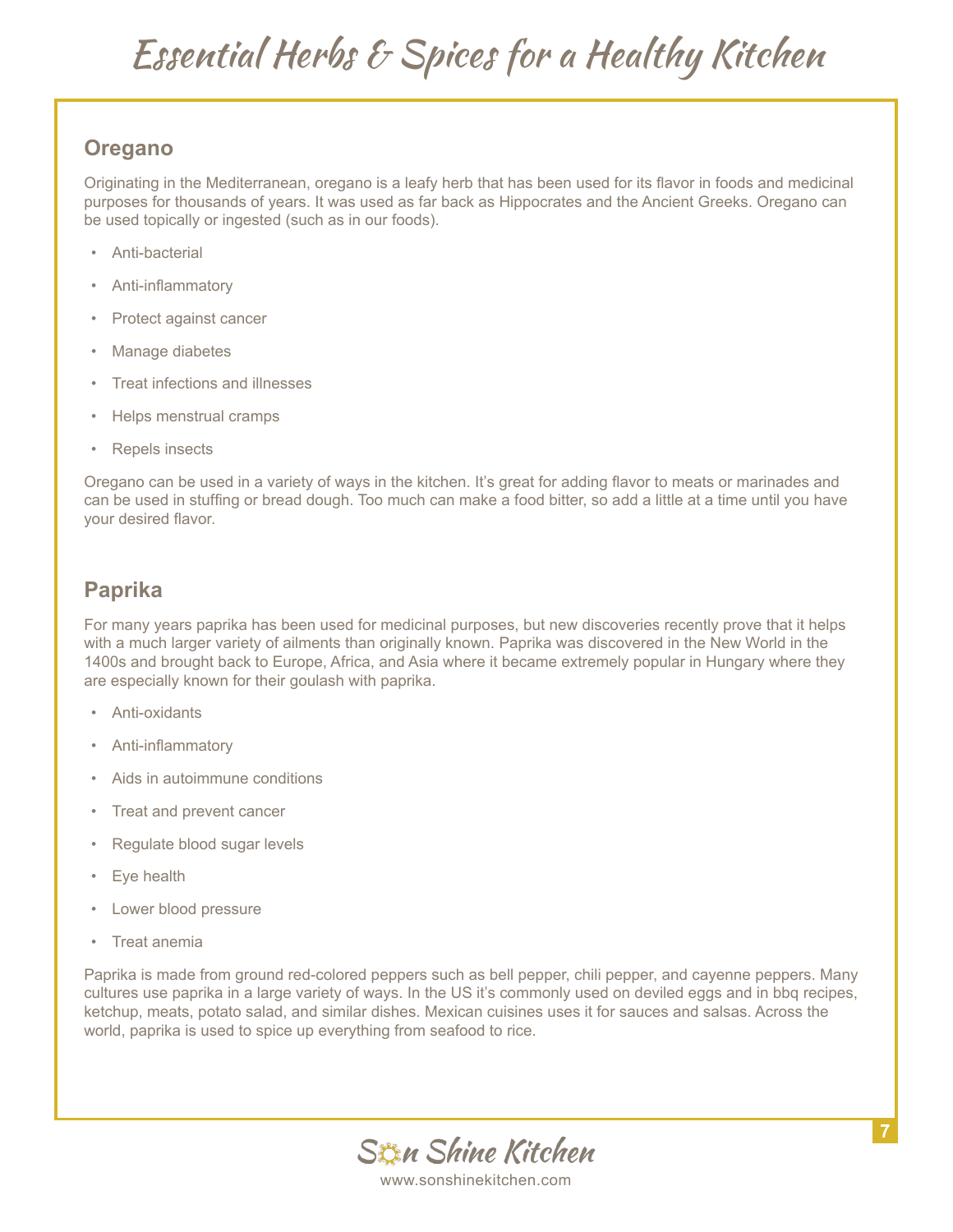### **Parsley**

Parsley could be considered another superfood among the herbs and spices. It benefits your health in so many ways and is easy to add to many different recipes.

- Anti-inflammatory
- Anti-oxidant
- Prevents anemia
- Helps digestion
- Prevents kidney stones
- Boosts immunity
- Skin health
- Prevent cancer
- Detoxifying
- Anti-bacterial
- Anti-fungal
- Bone health
- Eye health
- Heart health
- Balances hormones

Parsley is a versatile plant that can be used in pasta, soups, stews, dips, marinades, salads, and smoothies. It can be used to add flavor to meats, potatoes, rice, and vegetables. Parsley is often added as a garnish to many dishes but can be used as an ingredient in a meal as well.